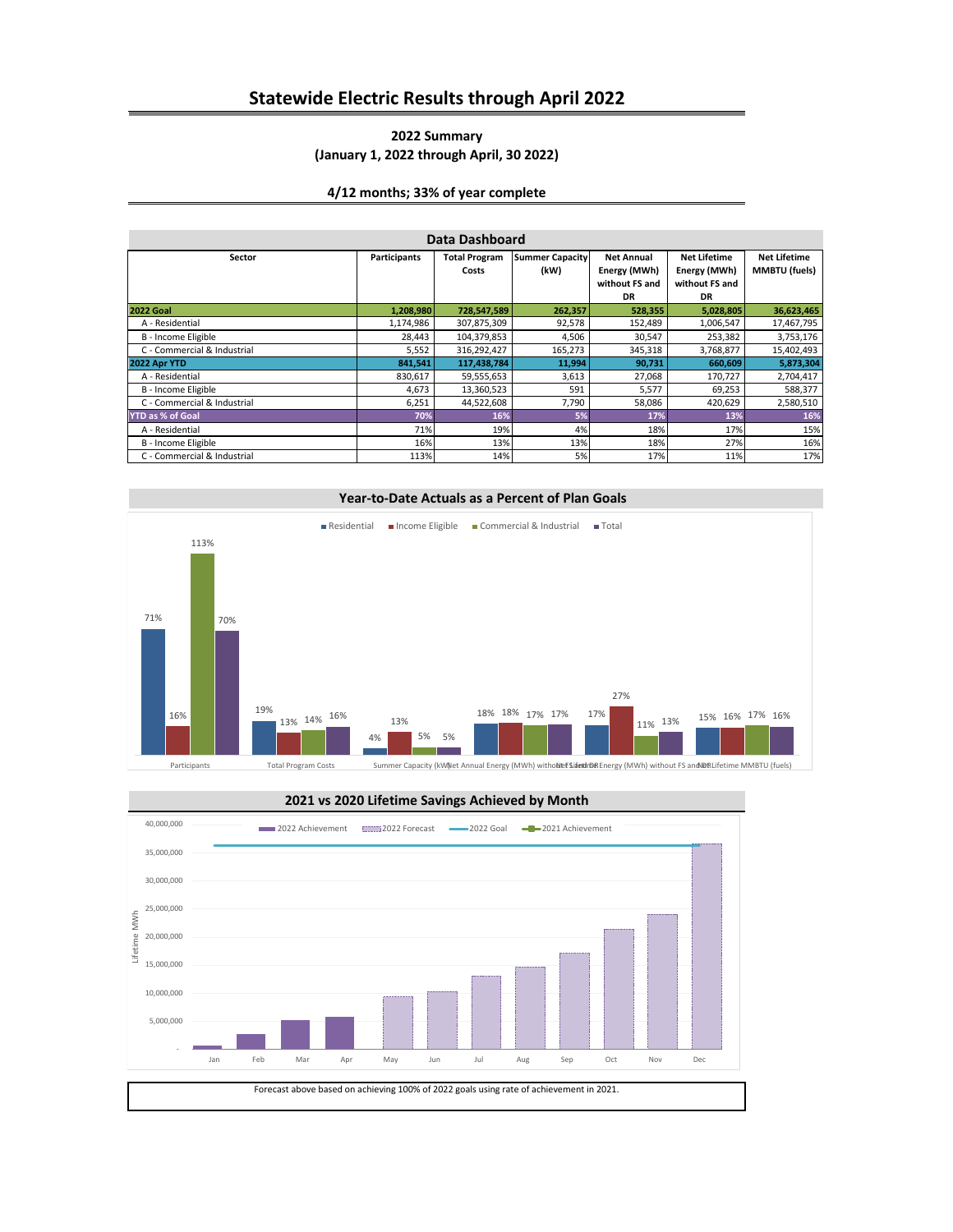# **Statewide Electric Results through April 2022**

### **Three-Year Cumulative Summary (January 1, 2022 through April, 30 2022)**

### **4/36 months; 11% of term complete**

| Data Dashboard                                   |                     |                            |                        |                      |                        |                           |
|--------------------------------------------------|---------------------|----------------------------|------------------------|----------------------|------------------------|---------------------------|
| Sector                                           | <b>Participants</b> | <b>Total Program Costs</b> | <b>Summer Capacity</b> | <b>Annual Energy</b> | <b>Lifetime Energy</b> | <b>Net Lifetime MMBTU</b> |
|                                                  |                     |                            | (kW)                   | no FS or DR<br>(MWh) | no FS or DR<br>(MWh)   | (fuels)                   |
| 2019-2021 Planned                                | 3,835,107           | 2,548,648,286              | 883,239                | 1,419,211            | 12,901,185             | 120,774,888               |
| A - Residential                                  | 3,734,023           | 1,067,765,087              | 348,238                | 459,130              | 3,226,496              | 59,861,042                |
| B - Income Eligible                              | 85,878              | 318,308,745                | 13,338                 | 83,964               | 736,261                | 11,540,665                |
| C - Commercial & Industrial                      | 15,206              | 1,162,574,455              | 521,663                | 876,117              | 8,938,429              | 49,373,181                |
| Cumulative Plan-Term to Date (2022 Apr YTD)      | 841,541             | 117,438,784                | 11,994                 | 90,731               | 660,609                | 5,873,304                 |
| A - Residential                                  | 830,617             | 59,555,653                 | 3,613                  | 27,068               | 170,727                | 2,704,417                 |
| B - Income Eligible                              | 4,673               | 13,360,523                 | 591                    | 5,577                | 69,253                 | 588,377                   |
| C - Commercial & Industrial                      | 6,251               | 44,522,608                 | 7,790                  | 58,086               | 420,629                | 2,580,510                 |
| <b>Cumulative Plan-Term to Date % of Planned</b> | 22%                 | 5%                         | 1%                     | 6%                   | 5%                     | 5%                        |
| A - Residential                                  | 22%                 | 6%                         | 1%                     | 6%                   | 5%                     | 5%                        |
| B - Income Eligible                              | 5%                  | 4%                         | 4%                     | 7%                   | 9%                     | 5%                        |
| C - Commercial & Industrial                      | 41%                 | 4%                         | 1%                     | 7%                   | 5%                     | 5%                        |



#### **Cumulative Actuals as a Percent of Plan Goals**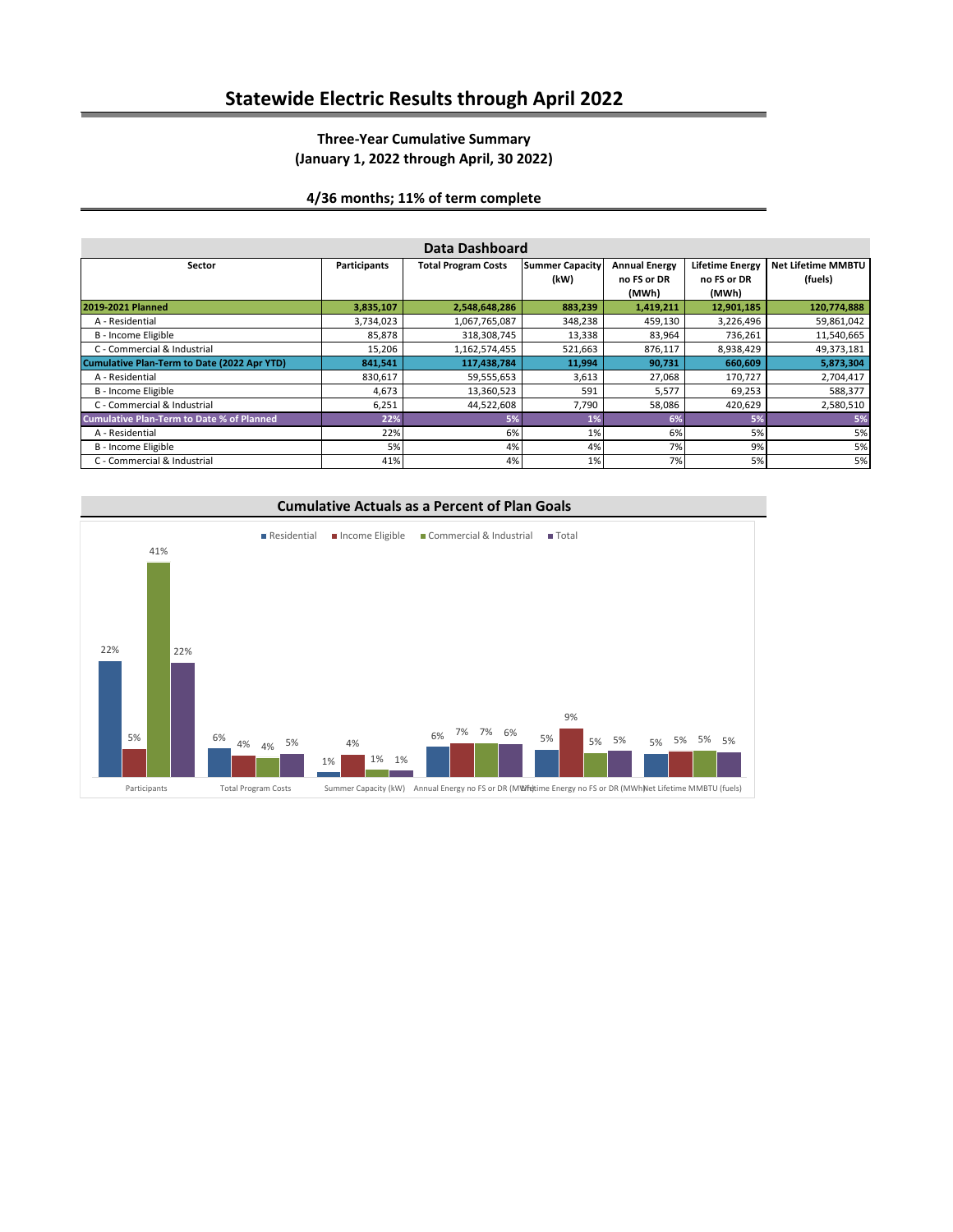## **Statewide Gas Results through April 2022**

### **2022 Summary (January 1, 2022 through April, 30 2022)**

### **4/12 months; 33% of year complete**

| Data Dashboard              |              |                               |                                       |                                      |  |  |
|-----------------------------|--------------|-------------------------------|---------------------------------------|--------------------------------------|--|--|
| Sector                      | Participants | <b>Total Program</b><br>Costs | <b>Annual Natural Gas</b><br>(Therms) | <b>Lifetime Natural Gas (Therms)</b> |  |  |
| <b>2022 Goal</b>            | 738,874      | 374,241,942                   | 25,150,093                            | 368,109,687                          |  |  |
| A - Residential             | 719,895      | 213,888,931                   | 13,116,560                            | 176,855,570                          |  |  |
| B - Income Eligible         | 9,205        | 76,292,356                    | 2,706,659                             | 56,149,853                           |  |  |
| C - Commercial & Industrial | 9,774        | 84,060,655                    | 9,326,874                             | 135,104,264                          |  |  |
| 2022 Apr YTD                | 553,647      | 68,484,110                    | 5,705,151                             | 66,015,625                           |  |  |
| A - Residential             | 547,877      | 47,443,899                    | 4,121,659                             | 43,132,065                           |  |  |
| B - Income Eligible         | 4,612        | 9,629,973                     | 539,861                               | 10,146,950                           |  |  |
| C - Commercial & Industrial | 1,158        | 11,410,239                    | 1,043,632                             | 12,736,611                           |  |  |
| YTD as % of Goal            | 75%          | 18%                           | 23%                                   | 18%                                  |  |  |
| A - Residential             | 76%          | 22%                           | 31%                                   | 24%                                  |  |  |
| B - Income Eligible         | 50%          | 13%                           | 20%                                   | 18%                                  |  |  |
| C - Commercial & Industrial | 12%          | 14%                           | 11%                                   | 9%                                   |  |  |